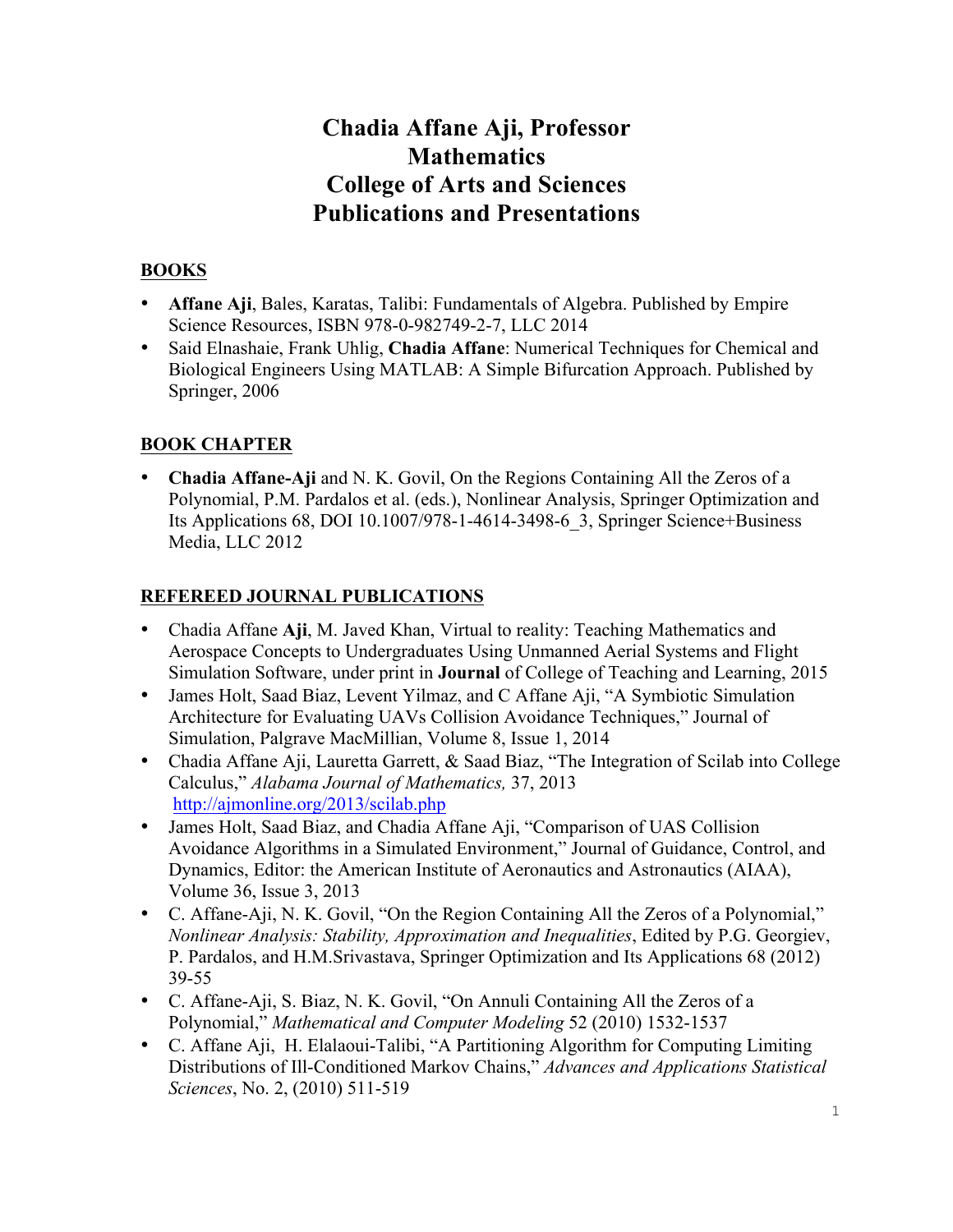- C. Affane, Saad Biaz, S. Elnashai, F. Uhlig, "A Geometric Level Set Method for Transcendental Equations from Chemical Engineering," the *Alabama Journal of Mathematics*, Spring/Fall (2009) 1-7
- C. Affane-Aji, N. Agarwal, N. K. Govil, "Location of Zeros of Polynomials," *Mathematical and Computer Modeling* 50 (2009) 306-313

### **REFEREED CONFERENCE AND PROCEEDINGS PUBLICATIONS**

- C. A. Aji and M. J. Khan, Virtual To Reality: Teaching Mathematics And Aerospace Concepts To Undergraduates Using Unmanned Aerial Systems And Flight Simulation Software, accepted for publication in the **conference proceedings** of the *2015 International Education Conference in Maui*
- M. J. Khan and C. A. Aji, An Investigation Of Spatial Visualization Skills Of Minority Students, accepted for publication in the **conference proceedings** of the *2015 International Education Conference in Maui,* **Best paper award**
- C. Affane Aji, M. J. Khan, "Using a UAV to Teach Undergraduates Math and Aircraft Performance," **Proceedings** of the American Society for Engineering Education (ASEE), 2013
- Khan, M. J., Affane Aji, C., Rossi, M., and Heath, B., "Teaching of Math and Physics Using a Flight Simulator," Proceedings ASEE SE Conference, April, 2012
- Khan, M. J., Rossi, M., and Aji, C. A. (2012). "The Development and Implementation of a Flight Simulation Based Environment for Teaching Math & Science", Proceedings of the Society for Information Technology in Education (SITE) Conference, Austin, TX, 5-9 March, 2012
- Khan, M. J., Aji, C. A., and Rossi, M. (2012), "Integrating a flight simulation environment in the classroom to teach math and science", Poster, International Society of Technology in Education, 24 - 27 June 2012, San Diego, CA
- G. Rochon, C. El Amrani, T. Rachidi, G. Altay, T. El Ghazawi, O. Ersoy, J. Quansah, S. Fall, **C.** A. Aji, G. S. El Afandi, "Real-Time Remote Sensing for Disaster Life Cycle Management: The Mediterranean Dialogue Earth Observatory (MDEO)", *African Association of Remote Sensing of the Environment (AARSE), 9th International Conference*, El Jadida, Morocco, October 29-November 02, 2012
- M. J. Khan, Affane Aji C., M. Rossi, and B. Heath, Teaching of Math and Physics Using a Flight Simulator, American Society for Engineering Education (ASEE) Southeast Section **Conference**, 2012
- M. J. Khan, Affane Aji C., and M. Rossi, Integrating a Flight Simulation Environment in the Classroom to Teach Math & Science, **Proceedings** of the International Society for Technology and Education (ISTE), 2012
- Khan, M. J., Rossi M., Aji C., and Heath B., The Development and Implementation of a Flight Simulation Based Environment for Teaching Math & Science, Society for Information Technology & Teacher Education International **Conference** (SITE), 2012
- Khan, M. J., Rossi M., Aji C., and Heath B., Flight Simulation Based Environment for Teaching Math and Science, **Proceedings** of Society for Information Technology &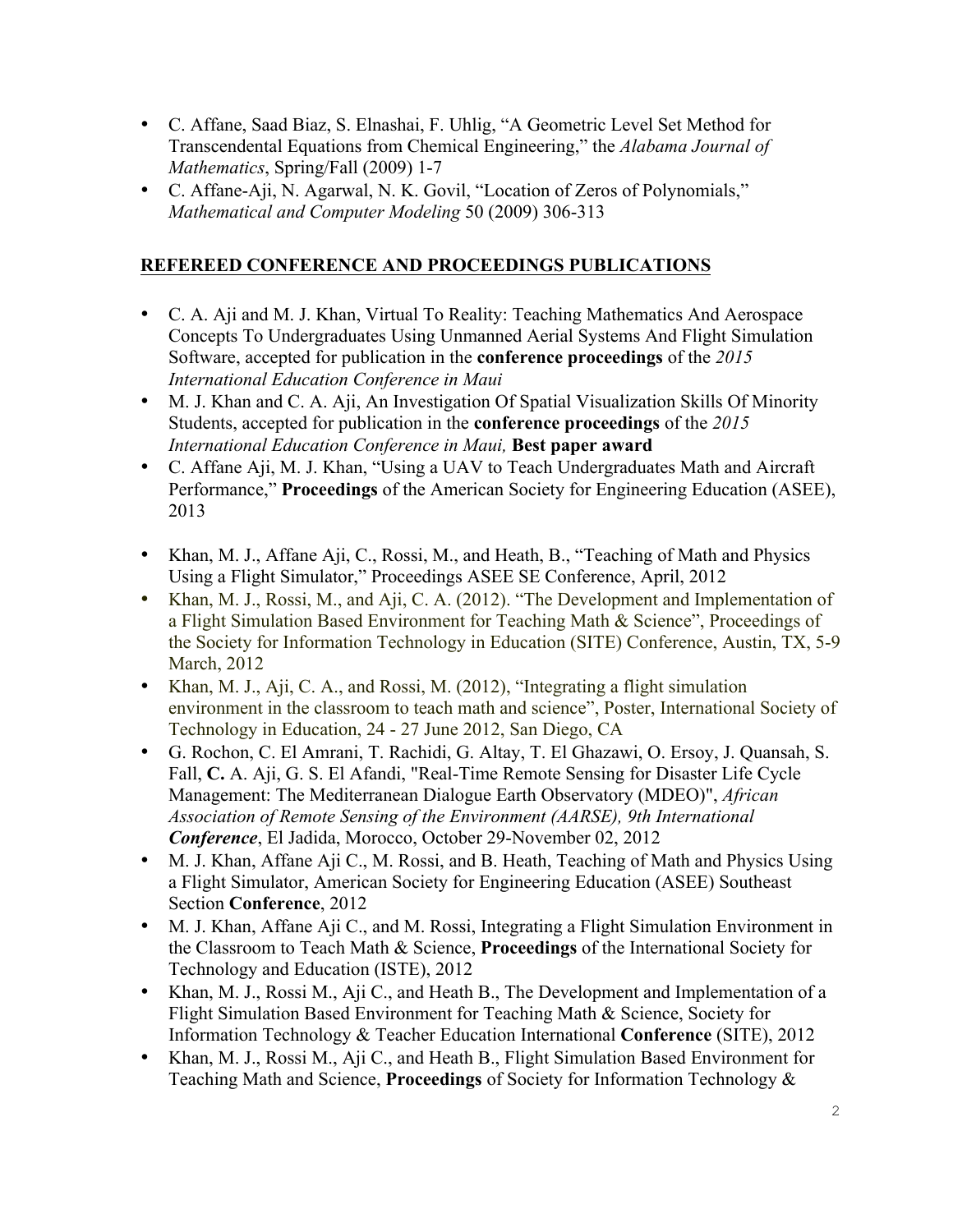Teacher Education (SITE), 2012

### **PRESENTATIONS, POSTERS, AND HIGHLIGHTS**

- Video lecture production with any tablet. **Presentation** at the Online Faculty Development Workshop, March 18, 2015
- Using iPad and Wacom tablet to create your own video. **Presentation** at the Office of Distance Education and Online Learning (ODEOL) workshop, March 10, 2015
- Invited **lecture**, The Nation, Culture, and Architecture of Morocco. Presentation to students and faculty in Robert R. Taylor School of Architecture and Construction at Tuskegee University, February 25, 2015
- Virtual To Reality: Teaching Mathematics And Aerospace Concepts To Undergraduates Using Unmanned Aerial Systems And Flight Simulation Software, accepted for oral **presentation** in the *2015 International Education Conference in Maui*, January 5-7, 2015
- An Investigation Of Spatial Visualization Skills Of Minority Students, accepted for oral **presentation** in the *2015 International Education Conference in Maui*, January 5-7, 2015
- Using iPad as a whiteboard to interact with a laptop. **Presentation** at the Office of Distance Education and Online Learning (ODEOL) workshop, December 3, 2014
- Invited **presentation** in French class at Tuskegee University, October 29, 2014
- STEM Learning and Research Center, STELAR October 2014 **newsletter**, Volume 1, Issue  $3:$

http://us3.campaign-

archive2.com/?u=f6c16a0673a4355d6f79c7884&id=84266abac9&e=64d9874f77

- STELAR Project **Spotlight** 2014: http://stelar.edc.org/blogs/sarita-pillai/project-spotlightinnovative-flight-simulation-experiences-students-and-teachers
- The ITEST NSF **Highlights** 2013 http://www.research.gov/researchportal/appmanager/base/desktop? nfpb=true& windowLabel=awards 1& urlType=action& wlpawards\_1\_id=%2FresearchGov%2FAwardHighlight%2FPublicAffairs%2F2013%2F233 31 FlyingHighWithMathandScience.html&wlpawards\_1\_action=selectAwardDetail
- Best Practices Online Teaching and Learning. **Presentation** at the Office of Distance Education and Online Learning (ODEOL) workshop, September 24, 2014
- The Incorporation of Distance Education/Virtual Learning Strategies. **Presentation** to the Agriculture Department TU Annual Workshop, Calloway Garden AL, June 5, 2014
- Hybrid, Blended, and Flipped Modalities of Instruction. **Presentation** at Tuskegee University Faculty Center for Teaching and Learning, Workshop April 3, 2014
- Using Software Applications for Developing Video Lessons. **Presentation** at Tuskegee University Faculty Center for Teaching and Learning, Workshop April 3, 2014
- MATLAB Environment and Research in Mathematics Department at TU. **Presentation** at the Fifth Joint Annual Research Symposium (JARS), Tuskegee University, Feb 27-28, 2014
- Solving Equations. **Presentation** to Math 107, Math 108, and Math 207 students at Tuskegee